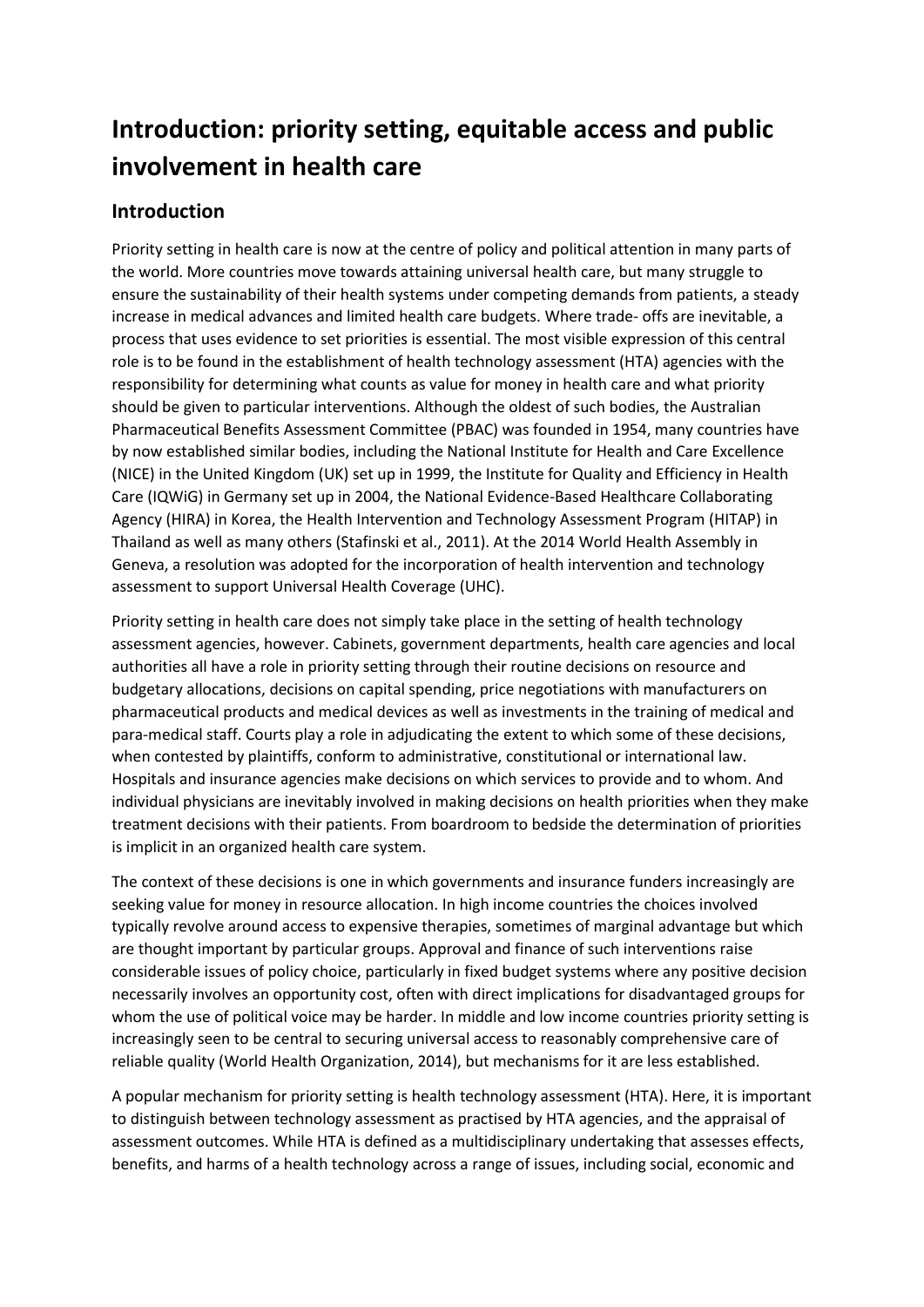ethical issues (see for example WHO, 2016), in practice the remit of HTA agencies is often limited to providing expert evaluations of the benefits and costs of health technologies according the predefined decision criteria and health economic methodologies such as cost effectiveness analyses. These processes are largely scientific, technocratic and expert-driven. The results of such processes need to be given meaning in the policy making arena. It is for this reason that the process of HTA assessment and appraisal are distinct from one another: "Assessment is the science that underlies HTA (i.e., the HTA study). Appraisal is the process by which the science is considered at the policymaking level" (Oliver et al., 2004: 4). This distinction reflects the fact that priority setting decisions give rise to contentious distributional conflicts that need to be resolved in the public space that includes avenues for deliberation (Landwehr, 2009).

Priorities can be set in different ways. The most frequently observed and frequently contested examples are concerned with decisions about which medicines or interventions to cover for provision or reimbursement. Controversies around expensive pharmaceuticals are familiar, but similar controversies can occur in relation to such interventions as renal replacement therapies. Priority setting also occurs around decisions to disinvest from relatively expensive interventions in order to release resources for most cost-effective uses, decisions that, for example, may pitch the priority to be given to urban hospitals against the priority to be given to rural public health. Priorities are also set, and in low and middle income countries are most commonly set, by failures to include certain social groups in the financial risk protection that universal health care allows.

Even in countries in which governments enjoy a high level of political legitimacy, priority decisions in health prompt challenges. Health policy makers or managers cannot assume that they can derive legitimacy for their decisions from the general legitimacy of the political system. Even when the choices meet formal conditions of due process, they can encounter public resistance. In high income countries, such resistance takes the form of campaigners, patient groups and industry contesting the decisions on cost effectiveness or on decisions to deny coverage or reimbursement of particular interventions. In low and middle income countries it may take the form of citizens protesting against the denial of basic services from the government. Where general government legitimacy is low, the stock of political capital that health policy makers can borrow from it in making controversial decisions may well be very low.

In this context, policy makers are exploring the potential for direct public participation to enhance legitimacy in the identification of priorities. New forms of public participation, for example the use of mini-publics like citizens' juries or deliberative polls, are being developed alongside the representation of members of the public in routine decision-making processes. However, alongside this top-down interest in participation, priority setting has also stimulated bottom-up forms of participation as patient groups, rights activists and others mobilize around the promise of universal health care.

The papers gathered together in this special issue of the Journal of Health Organization and Management explore the character, modes and implications of public participation in health care priority setting, examining empirically, analytically and normatively the contribution that public participation makes to priority setting and health care equity. These papers derive from a workshop held at the Brocher Foundation in Geneva in November 2015, which brought together scholars and policy makers from twelve different countries to share their experiences and understanding. This Introduction presents an overview of the issues that public participation in priority setting raises.

# **Defining Public Participation in Priority Setting**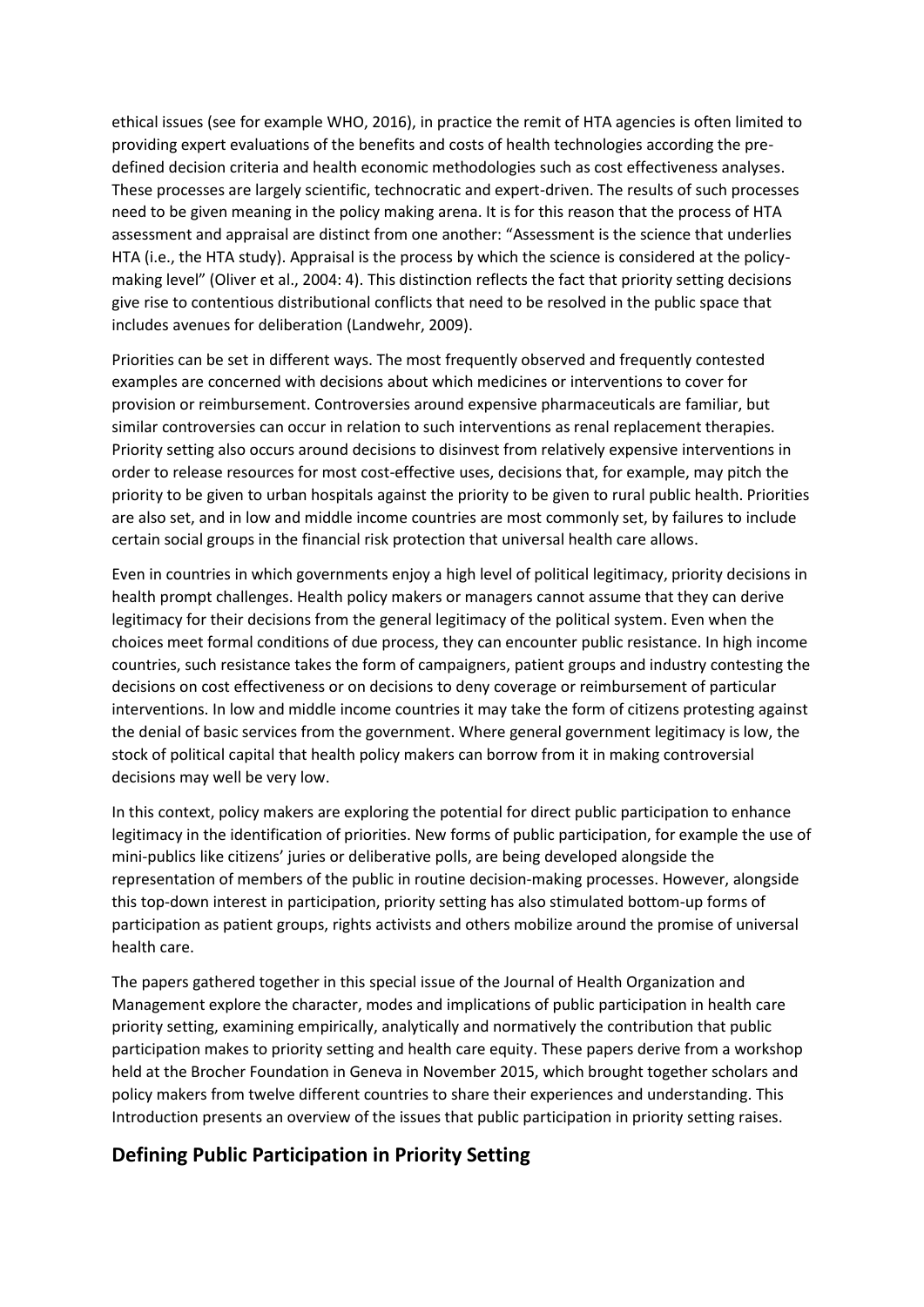The term 'public participation' covers a variety of activities and practices, and no one definition is likely to secure universal assent. Our approach has been to follow the lead of Parry, Day and Moyser (1992: 16) in their path-breaking study of political participation in Britain and to define participation in health policy as a form of political participation, where political participation is defined as 'taking part in the processes of formulation, passage and implementation of public policies'. On this definition, public participation in priority setting involves individuals or groups taking part in processes of policy making that shape the determination of priorities in health care and the conditions of access of different groups in society. Political participation is thus collectivelyorientated and aimed at securing a decision on public policy or legal rules.

Closely related to the conceptualization of political participation is our understanding of what constitutes the 'political', which we derive from Lasswell's definition of politics as involving decisions about who gets what, when and how (Lasswell, 1936). Since priority setting and rationing in health care give rise to political conflicts over distributive consequences of decisions (e.g. Landwehr, 2009), they can be usefully thought of as decisions about who gets what, when and how. Using Lasswell's definition of politics in this way also underlines one of the normative rationales for public participation, namely that those affected by distributive decisions should be included in decisionmaking processes whose outcomes affect them.

The definition of 'public' lacks consensus (Abelson et al., 2007; Mitton et al., 2009). Does it refer to the general public, to patients, potential patients regarded as consumers or patient groups and associated activists? How do we treat the fact that public participation typically means not participation by the public as a whole but by selected persons, taken to be representative of the whole? These questions are more than just conceptual puzzles for policy analysts; they are also practical questions of public administration when designing or reforming participatory practices. For example, Australia's PBAC includes a 'consumer' representative while the Pharmaceutical Management Agency (PHARMAC) in New Zealand has a consumer advisory panel, made up of representatives or advocates of consumers. Patient groups play an important role in Thailand's HITAP. The German Federal Joint Committee, which makes decisions based on the HTA assessment of IQWiG, allows for patients to take part in discussions and submit petitions (G-BA, 2016). The patient representatives take part in deliberations and propose resolutions, but they do not have voting rights (Kieslich, 2015: 106). Similarly, as part of the Thai process for setting priorities for inclusion in the basic package of universal health coverage, representatives of patient groups can propose items for consideration. Public participation can therefore take a wide variety of forms, with different understanding of 'the public' affecting how decision-making is structured.

Public participation in the formal sense also includes institutionalized forms of consultation with the public, for example in cases where draft decisions or determination are put out to stakeholders for comment. Public participation in the making of policy also includes the use of mini-publics, in which selected members of the public come together for the purposes of deliberation in forums established by policy makers, to help shape policy and define choices. For example, NICE's Citizen Council represents a form of public participation in our sense. In all of these forms of public involvement, participation is institutionalized in some way, so that members of the public play a relatively well defined role, working through established procedures, and typically responding to policy agendas and issues that have been set by the administrative or political authorities.

Following Parry, Moyser and Day (1992: 18), we also include in public participation activities that they describe as 'unconventional', that is to say actions that are outside the confines of conventional politics and therefore of the formal policy process. Such activities include demonstrations, political strikes, boycotts, acts of interference with traffic and even instances of physical violence or riot.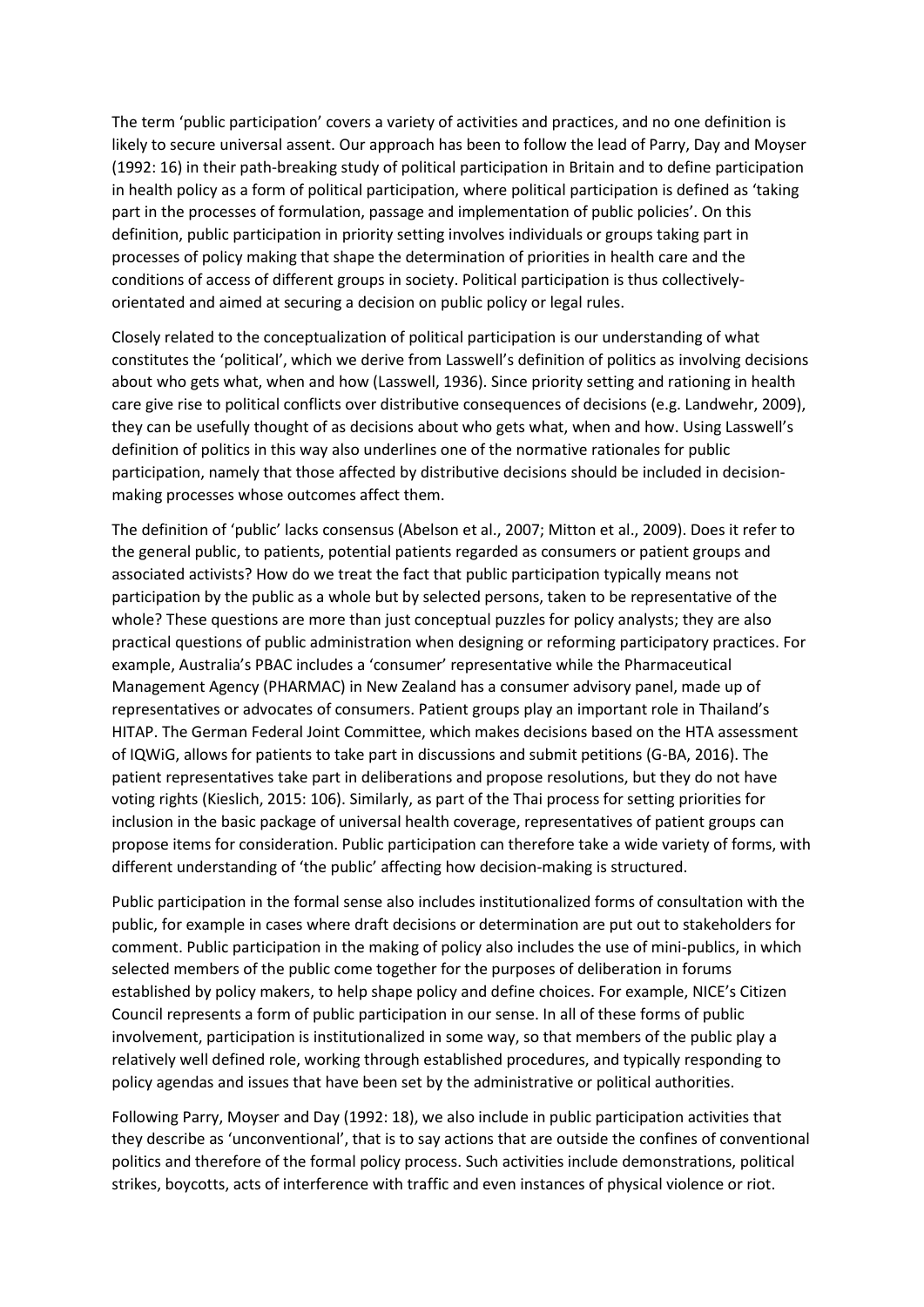However, in some health care systems, as the analysis in a later paper shows (Slutsky et al., 2016), these types of activity are far from unconventional; in fact they represent a routine form of public participation in priority setting. They include, for example, street protests and demonstrations that aim to challenge the legitimacy of decisions about access to care or the availability of medicines. We label such participation 'contestatory', rather than 'unconventional' as in Parry, Moyser and Day, because the use of such protests is sometimes routine.

From this point of view, our definition of public participation is meant to be inclusive, covering both its formal, routine and institutionalized forms, on the one hand, and its contestatory forms on the other. However, it is exclusive in that it rules out various forms of involvement that are often considered important from the point of view of those interested in participatory health care. Of these, the most important is the involvement of patients in choices about their own personal care, a form of participation that is typically particular to the person concerned carrying no implications for public policy. It is restricted to what Mitton et al. (2009: 221) call the macro and meso levels of decision-making rather than the clinical level. Thus, when individual patients negotiate with their physician about the choice between surgery or watchful waiting, or a pregnant woman determines the choice between home or hospital delivery, these are forms of participatory involvement excluded from our discussion. Such exclusion is not intended to suggest that such practices are unimportant. Indeed, one of the principal ways in which health services may be transformed is through the cumulative effect of a large number of individual decisions made by patients. However, the decisions remain individual ones taken from a personal perspective (Dolan et al., 2003), and so are not directed towards the collective determination of public priorities.

It might be argued that this distinction between individual and collective is artificial in those cases of priority setting where public education (both government or non-government sanctioned) can shift personal choices from one form of treatment to another. Moreover, the use of administrative and legal challenges by individuals can have widespread policy implications. For example, in 1997 Mr Soobramoney, who had kidney failure and other co- morbidities, appealed to the Constitutional Court of South Africa for the right to a kidney transplant, even though his medical condition was such that he was not eligible under the transplant guidelines of the treating hospital. His appeal was based on the grounds that failure to secure the transplant would breach his right, under Section 27(3) of the South African Constitution, that 'no one may be refused emergency medical treatment' and Section 11 that stipulates that 'everyone has the right to life'. In the particular case, the court decided that it should not interfere with the existing resource allocation policy of the hospital, ruling that Soobramoney's case was not an emergency (Constitutional Court of South Africa, 1997). However, had it decided to the contrary, there is no doubt that the individual case would have had widespread implications for health care resource allocation in South Africa, potentially requiring many other forms of medical care to be provided. As this example shows, even if an individual appellant is not aiming at a general change in law or policy, there can be cases where court decisions in an individual's case can have general ramifications.

Between individual and collective action there is clearly a continuum of activities and we accept that there is a fine line to be drawn as to when an individual legal challenge is to count as political participation. Sometimes an individual administrative or legal challenge simply affects the individuals involved, as is the case with individual funding requests in the United Kingdom's National Health Service or New Zealand's PHARMAC, where physicians on behalf of their patients request the funding of therapies that are not normally covered by the funders. Such types of challenge do not figure in our analysis, because they are not challenges to the policy but to the way that the policy operates in the individual case. Other legal challenges may have policy relevance, as in the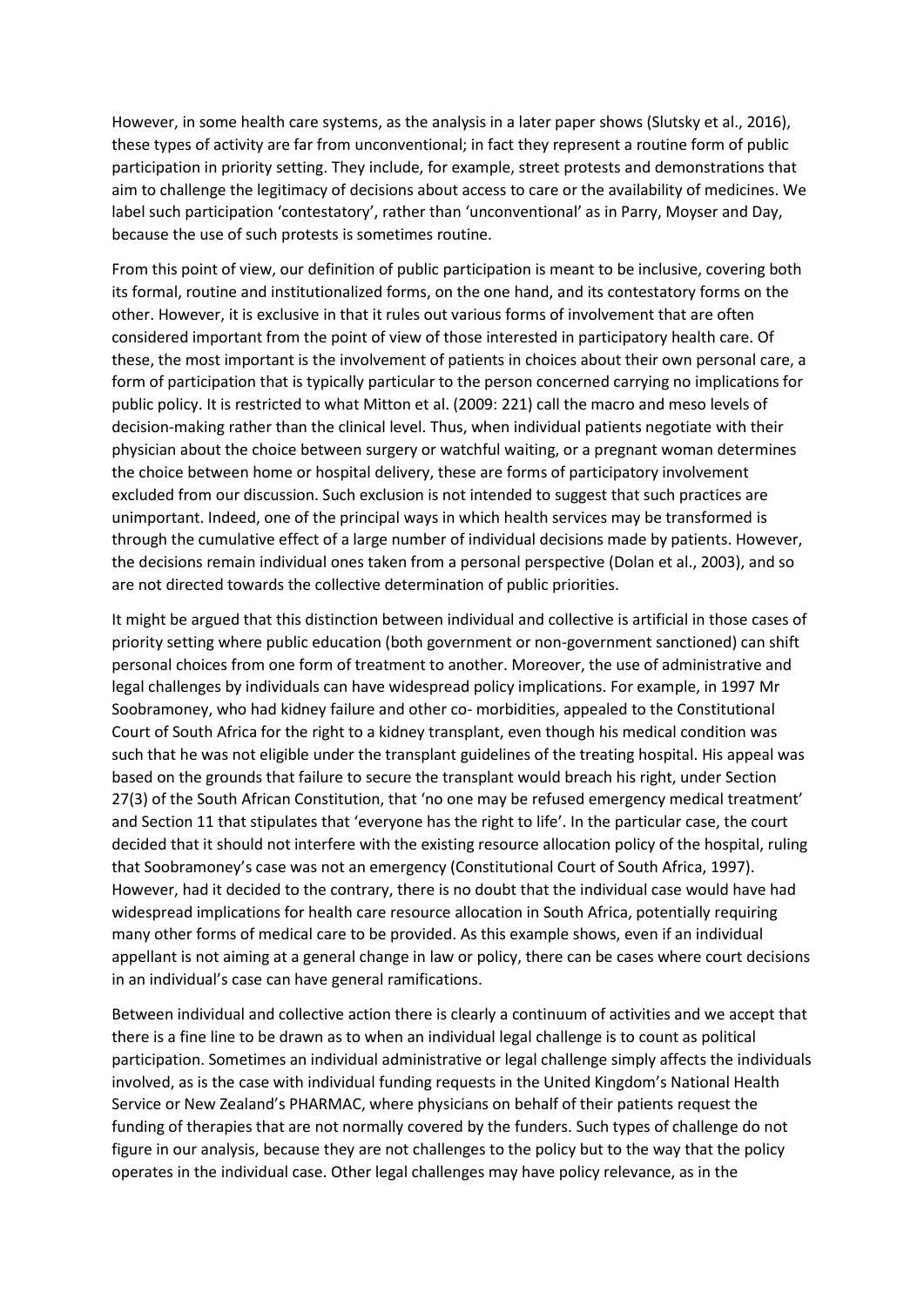Soobramoney case, even if that is not the intention of the appellant. And yet others may be individually related but are supported by more general political mobilization. If we were to exclude all forms of legal challenge, particularly legal challenge under constitutional provisions, entirely from the scope of public participation, we should miss an important element of the dynamics of mobilization in a number of countries. Conversely, to exclude the cases of action for purely individual reasons keeps the focus on the collective dimension of public participation.

A second type of participation excluded from our analysis is that involving survey responses and similar attempts to ascertain preferences. Such surveys include patient experience surveys, where the views of those who have used a service are elicited, but also include experimental results and discrete choice experiments. Such experiments "typically involve the presentation of a series of choices in which respondents are asked to choose one of two or more alternative scenarios, each representing a unique combination of specified attributes and levels of the treatment or service, under consideration" (Whitty et al., 2014: 59). An important aspiration of these experiments is to provide a sense of the relative priority to be given to alternatives. Our exclusion of these methods of public participation from our analysis is not because they are unimportant, or because they should be classified as research rather than patient involvement. They are part of the information that flows through a health care system and in that sense are an important component of decision-making on priorities. However, their policy dynamic is different from the forms of participation with which we are concerned, since they are typically the product of administrative processes. In this respect, they fall into a different category from patient and public representatives occupying seats on priority setting bodies or mobilizing in order to secure a change in policy. A similar point can be made about information collected through complaints mechanisms. These may be an important resource for policy makers (although typically they are not given sufficient attention), but they are not in themselves a means by which patients and the public participate in policy making. Similar points can also be made about the use of focus groups, which are often used to assess public reaction to issues, but are not themselves integrated into the public deliberative system.

An important form of public participation that straddles the divide between public deliberative system and individual survey response is the use of mini-publics (e.g. Goodin and Dryzek, 2006; Grönlund et al., 2014; Niemeyer, 2014; Ryan and Smith, 2014; Niemeyer, 2011). A mini-public is a group of lay persons selected so as to be descriptively 'representative' in some sense of a wider public and asked to deliberate about a policy issue and provide an opinion. They take different forms including citizens' juries, citizen panels, consumer forums or deliberative polls. Sometimes these approaches aim at consensus, as with citizens' juries, and sometimes they prompt individual responses to be aggregated, as with deliberative polls. Mini-publics are like surveys in that their function is typically to provide policy makers with information about public preferences and attitudes. However, they are unlike conventional surveys because they ask participants to deliberate about a general policy question, often from the point of view of a citizen rather than a patient, and come to a conclusion on that question. In some cases, as with NICE's Citizens Council, they are closely integrated into the decision-making system. In other cases, they may be ad hoc one-off events.

In summary, then, this special issue focuses on public participation that is collective in character, in the sense that the participation relates to a social, not personal, decision and is relevant to whole groups of people and not single individuals. It can take various forms both formal and institutionalized on the one hand, as with public representatives on decision- making bodies, and informal and contestatory on the other, as with organized demonstrations and protests. It also includes legal challenges, the significance of which go beyond the individual case. The use of mini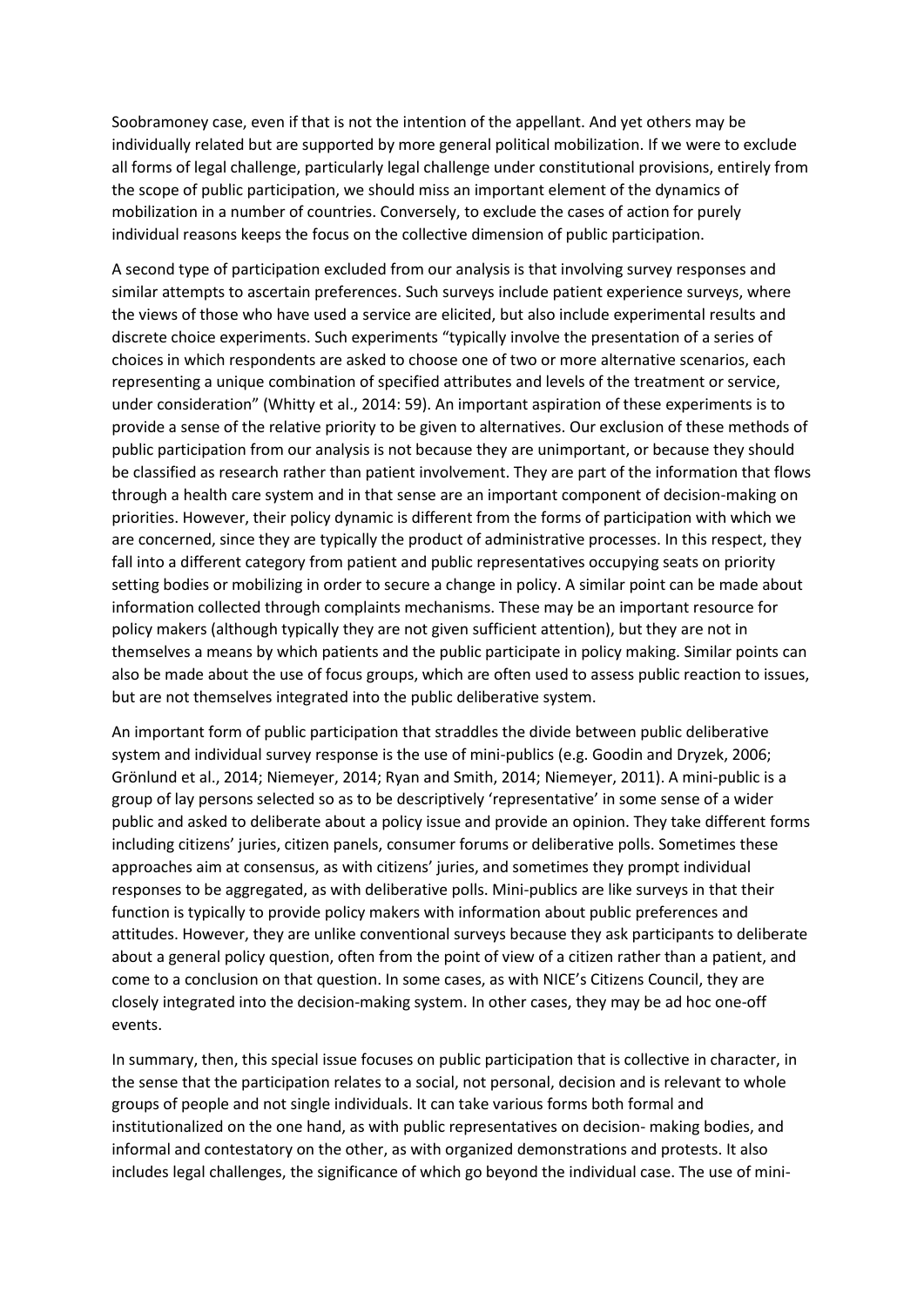publics should also be included, both when they are routinely integrated into decision-making and when they ad hoc and one-off. In identifying these different forms of public participation, we are not supposing that they are mutually exclusive. Indeed, different forms of participation may come into play in relation to the same types of decision, as discussed in the next section.

# **The Scope of Public Participation**

Public participation in health policy can affect a wide range of issues. Following Lomas (1997), however, it is possible to identify three broad types of question that can be addressed through public participation: decisions on overall levels of funding; decisions of principle on the type of services to be offered or reimbursed, including the principles used in health technology assessments; and decisions on the eligibility of different types of patients or groups. (Compare also Mitton et al., 2009: 223, who also add questions of monitoring and evaluation.)

Overall Funding. Health care spending is popular with citizens in democracies. However, opportunities for public participation on such decisions are typically limited, because they are bound up either with the wider public expenditure process in government or with the processes of determining contributions among the major social partners in social insurance systems. However, it is possible in principle to organize such discussions and one example is the Deliberative Poll on the future of the UK's National Health Service held on the service's fiftieth anniversary and organized by the Center for Deliberative Polling at the University of Texas, Social & Community Planning Research (SCPR) and Channel 4 (Park et al. 1998; Parkinson 2006). Channel 4 broadcast four episodes about the poll on the weekend of 5–6 July 1998. More generally, however, public participation in such matters normally takes place through voting in elections and the competition for support by parties standing for office.

Principles of Service Coverage. The most visible forms of priority setting concern which medicines or procedures to provide or reimburse within the scope of public coverage. Which pharmaceuticals over and above the WHO Essential Medicines list should be covered? What should be included in primary health care benefit packages? How far should renal replacement therapy, heart transplants, bariatric surgery or infertility treatment be included? Such decisions cannot be avoided, even if they are only made implicitly, with potentially limited transparency, rather than explicitly. Disinvestment raises similar problems compounded by the fact that, where there are established services, individuals and patient groups will have acquired legitimate expectations in the availability of care.

Obviously, where public representatives sit in an official capacity on decision-making bodies, there is some form of public participation in such choices. However, the number of public members is necessarily limited, and each public member can quickly become an "institutionalized" expert. One of the ways in which policy makers have sought to extend public participation is through the use of mini-publics, which can provide a forum in which the principles of coverage can be debated by an informed lay public.

An illustrative example of public involvement through mini-publics of this sort is the Israeli Health Parliament, which was a meeting established by officials from the Ministry of Health, researchers from Tel Aviv University and members of the Zippori Center for Community Education (Guttman et al., 2008: 180). As part of the exercise there were six meetings held in six regional groups in community centres, and participants were asked their views on issues of equity (whether people should be allowed to pay to ensure their choice of doctor in publicly funded hospitals and whether the requirement of co-payment for medical services and medications provided through the National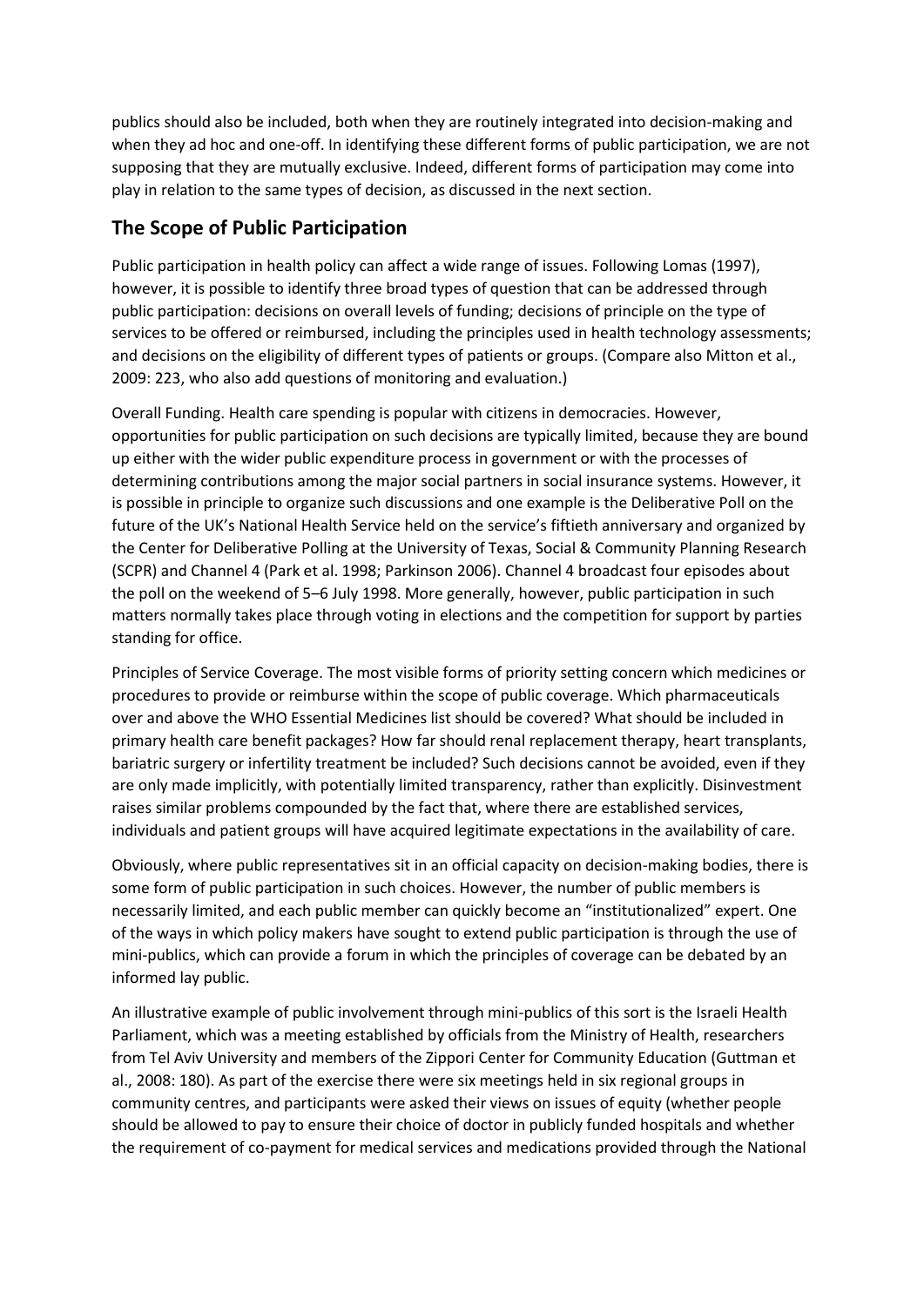Health Insurance system should be continued) and rationing (how should 'life-saving' treatment be defined and what priority should be given to rare conditions).

In some cases, the discussions can become quite technical, for example the NICE Citizens Council discussed whether the standard time discount rate should be applied to assess the benefits of interventions when those benefits occurred at a relatively distant point in the future (NICE, 2011). Technology assessment can also prompt participation in the form of demonstrations protests and resort to the media. On more than one occasion there have been protests at the offices of NICE over particular decisions that the agency has made.

Decisions on Eligibility for Services. One of the ways in which services can be provided in relation to resources is by the denial of services to particular groups of people. Hospitals and clinics in particular localities may be closed or the scope of their services reduced. In relation to health technology assessment, questions can arise about the extent to which particular groups should be eligible or ineligible for services that are generally available. Thus, for instance, the NICE Citizens Council has been asked to examine how far age should be a relevant criterion of assessment (NICE, 2003) or whether self-inflicted diseases should be given lower weight in assessments.

Not all decisions on service provision need concern the availability of resources. Instead they may concern how best to use such resources as are available. For example, in the provision of some services there is a well-known trade-off between accessibility, which suggests small centres of care close to patients, and quality, which suggests concentrating care so that professionals improve their skills through dealing with large numbers. This sort of trade-off ought to take into account a number of considerations, and one of the ways of making a decision is to involve members of the public, or patients, in deliberating on alternative courses of action. Thus, early citizens' juries, financed by the King's Fund, were asked to consider the location of specialist cancer services, where the question of access versus quality typically emerges (McIver, 1998). Decisions on services, particularly decisions to reduce or close services, are often controversial and so it is not surprising that they provoke public participation of the contestatory kind.

#### **Rationales for Public Participation**

Public participation in all its forms in priority setting is an empirical phenomenon, taking various forms in different health care systems. As far as rationales go, the emerging wisdom is that involving the public can increase the chances of successful policy implementation, manage public expectations, improve public understanding of complex policy problems and result in a more empowered citizenry (for example Lomas, 1997; Niemeyer, 2011). In light of existing barriers to PPI in priority setting (e.g. Goold et al., 2005) though, ascertaining whether these theoretical expectations translate into empirical actuality remains a challenging issue.

However, public participation also raises issues of social and political values that give rise to its underlying rationales. There are a number of strands of democratic theory that suggest that, if citizens take an active interest in matters of public service, then both instrumental and intrinsic values are served. Properly to evaluate the role of public participation in priority setting, then, requires us to examine the range of possible values that such participation may serve. Two sets of values that are likely to be particularly relevant to questions of priority setting: legitimacy and representation.

Democratic Legitimacy. Priority setting in health policy is an obviously important part of public decision-making, and public decisions require legitimation. One minimal notion of legitimacy is purely procedural, based on the principle that decisions are legitimate when they are made in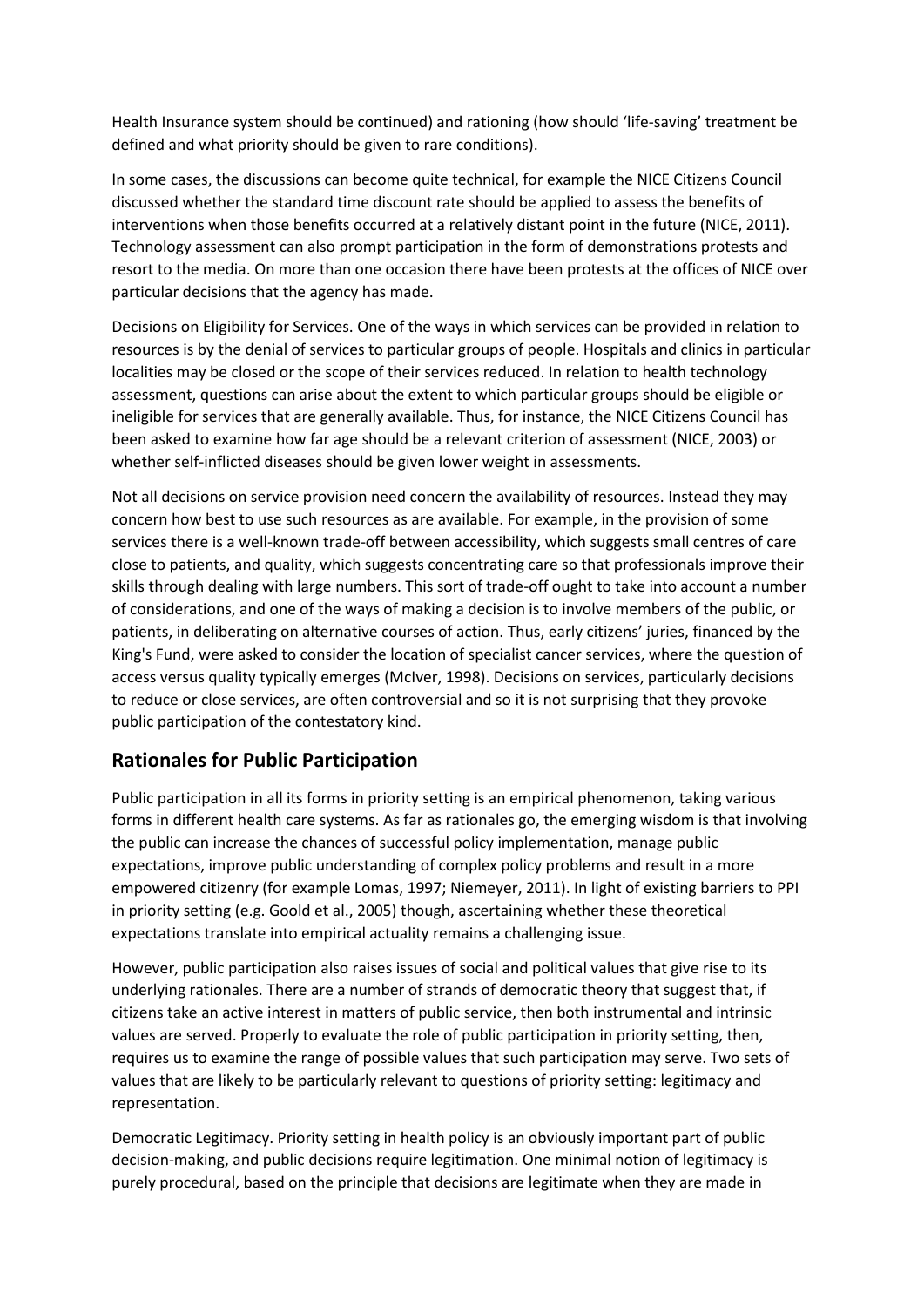accordance with legal and constitutional rules and conventions. For example, principles of good governance and due process require administrative decisions to be taken after consultation with affected parties. One way of understanding public participation is an extension of the existing obligation of governments to consult in order to enable individuals and groups to forward views and opinions in accordance with their interests.

However, since the rise of deliberative democratic theory in the 1970s and 1980s, theorists have advanced a more demanding standard than purely procedural legitimacy, summarized in Cohen's (1989: 22) claim that political outcomes are legitimate "if and only if they could be the object of free and reasoned agreement among equals". Studies of innovations in public involvement invoke this background of theory (Abelson et al., 2013: 1; Guttman, 2007: 411) as part of the rationale for increasing and improving public deliberation through the use of mini-publics. One central principle in deliberative theory is to move away from the normal pulling and hauling of competing political forces in procedures of policy consultation towards a more collectively-orientated and problemorientated basis of decision-making.

This concern with the deliberative quality of policy decisions is reinforced by observations on the weakness of conventional competitive party politics and modes of interest-group representation to accommodate adequately the scale of views, needs and equality issues to which challenging tradeoffs in health policy give rise. In a competitive party system there is an incentive for those campaigning to make incompatible promises, for example offering lower taxes or contributions and improved services. In consequence, citizens are rarely confronted by the trade-offs that are required by policy choice. "Public deliberation rests on the democratic principle that important societal decisions–particularly issues involving competing values and complex trade-offs–are best made by policymakers in partnership with an informed public" (American Institutes for Research, 2016).

New methods of public participation through mini-publics are sometimes seen as rectifying the imbalance of financial or human resources between different societal groups. For example, if a proposal is made to exclude an intervention from collective health coverage, then industry and producer groups are likely to be in a better position to make representations in a consultation than individuals. By contrast, if an effort is made to consult citizens through the use of mini-publics, then a more general perspective in terms of social values may be garnered.

However, the literature on deliberative democratic theory also raises complex questions about the extent to which instruments of deliberative democracy such as mini-publics can meet the requirements of legitimacy that are set out by deliberative democratic theorists. For example, Lafont (2015) explores the tensions between the conditions for high-quality deliberative processes, such as the participants being open to change their views and opinions as a result of deliberations, and the normative demand that participation processes be inclusive of the citizenry at large. She argues that "[…] even the most general necessary conditions for deliberation are best satisfied in small-scale face-to-face deliberation" (Lafont, 2015: 46). However, the make-up of such small-scale deliberations does not necessarily satisfy conditions of what constitutes legitimate representation as the representatives in these forums have neither been elected nor selected through democratic processes available to the non- participants who may be affected by the outcomes of deliberative processes (Parkinson, 2003). This raises complex questions about whether deliberative processes can, or should, be used as instruments to inform public policy making (Lafont, 2015).

The papers in this special issue underline these complexities. As Hunter et al. (2016) conclude, an underlying theme of the papers is the importance and the challenge of establishing legitimacy in health prioritization. Here, public participation may be thought of as part of the process of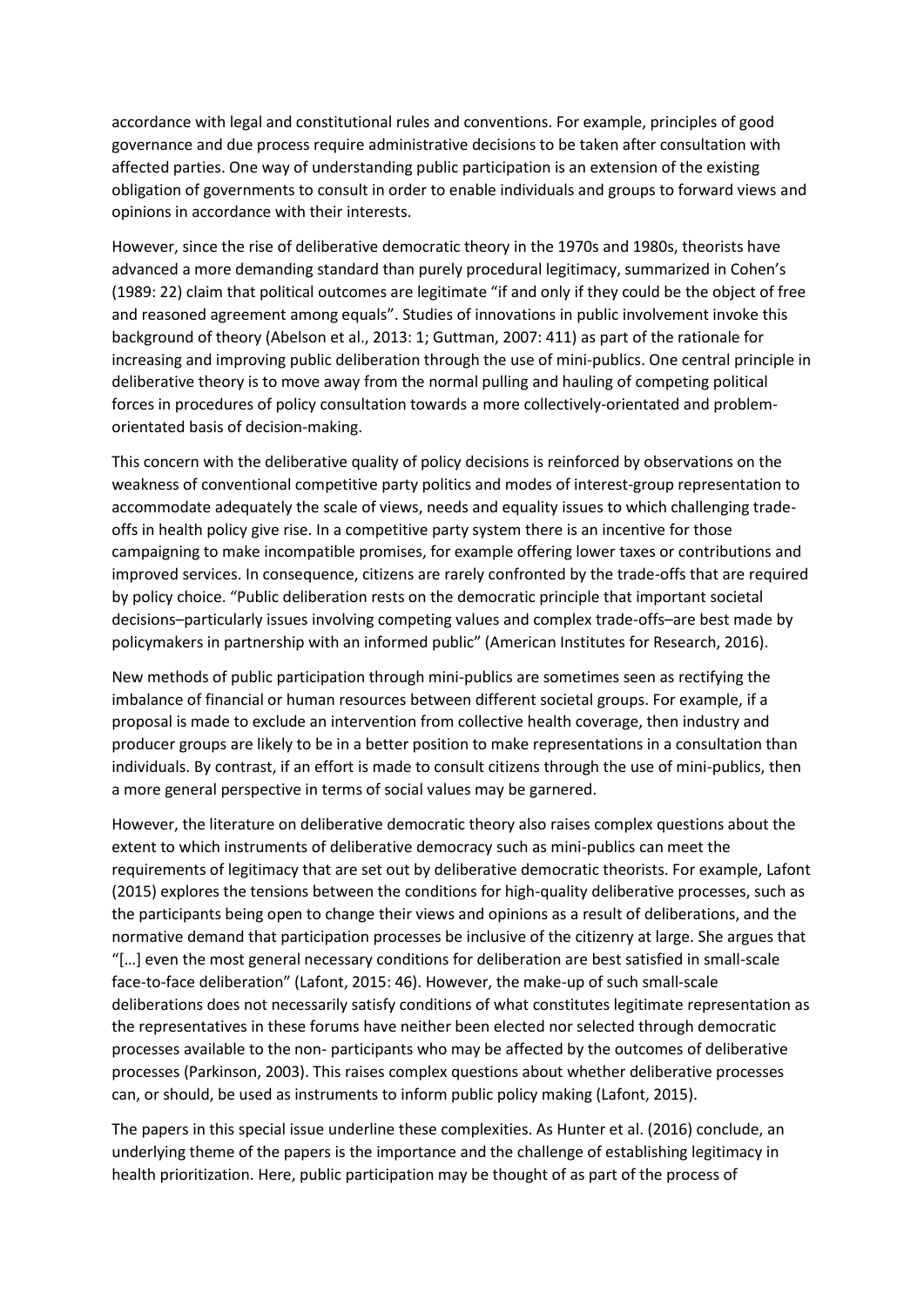legitimation as distinct from contributing to the product of legitimacy. The latter is a matter for empirical investigation in order to explore whether theories of legitimacy in health care decisionmaking actually yield more acceptable decisions in the eyes of those affected (see Kieslich and Littlejohns, 2015), whereas the former is a trend, a goal, a demand and a fact in most health care systems, albeit in different forms. The different modes of public participation, be they orientated towards consensus or contestation (Weale, 2016), can support the decision-making process by illuminating additional perspectives and arguments that can be considered. Regardless of the form of public participation, behind the question of legitimacy is the important question of representation.

Better Representation. Conventional democratic politics, though based on the principle of representation, is biased against various forms of participation. Elected representatives are rarely representative of those whom they represent. If social characteristics (age, class, ethnicity, gender and so on) are related to political opinion, then a skew in the characteristics of elected representatives and public officials, relative to the population at large, runs the risk of neglecting important elements of public opinion. More generally, those who are politically active through parties and interest groups, which in the case of health care will include patient group representatives, are socially unrepresentative of the population at large.

It is partly for this reason that mini-publics have become popular in some discussions around public participation in health care. Mini-publics can be seen as a way of rectifying the imbalance of representation brought about through the selection processes inherent in electoral politics, although there are important caveats on whether this amounts to legitimate representation (e.g. Lafont, 2015; Parkinson, 2003). These caveats relate to the broader literature on how political representation is established and how it incorporates deliberative democratic norms (e.g. Mansbridge, 1999; Mansbridge, 2003; Parkinson, 2003; Pitkin, 1967; Phillips, 1995; Dryzek and Niemeyer, 2008). A large branch of this literature examines how political representatives relate to their constituents (Mansbridge, 2003). Traditional forms of representation are closely aligned with principal-agents models, where the agent (the political representative) represents the principal (the elector) through either a delegate or a trustee model of representation. Under the trustee model agents make decisions as they choose, whereas they follow the principals' instructions directly under the delegate model (Parkinson, 2003). These views of representation have been expanded to include more nuanced understandings of representation including, but not limited to, descriptive representation (Pitkin, 1967), surrogate representation (Mansbridge, 2003) and discursive representation (Dryzek and Niemeyer, 2008). While a detailed discussion of these forms of representations is beyond the scope of this paper, it is important to note the recurring questions in relation to representation. Who and what is represented? How are representatives selected and what is their role (Parkinson, 2003)? How are issues of power played out in deliberative forums?

A related consideration is diversity. Random sampling will enhance the diversity of social characteristics represented in deliberation on public policy, but it will not necessarily capture the views and opinions of small minorities who may not be included in a random sample. In some cases, for example, members of minorities have been purposively included in mini- public events in order to deal with this problem. Any concern with the politics of difference in priority setting will need to find some ways of overcoming the selection effects inherent in the policy process, and mini-publics seem to offer one way around this problem if they incorporate forms of descriptive representation, that is if individuals share characteristics or experiences with particular members of a societal group (Mansbridge, 2003; Pitkin, 1967).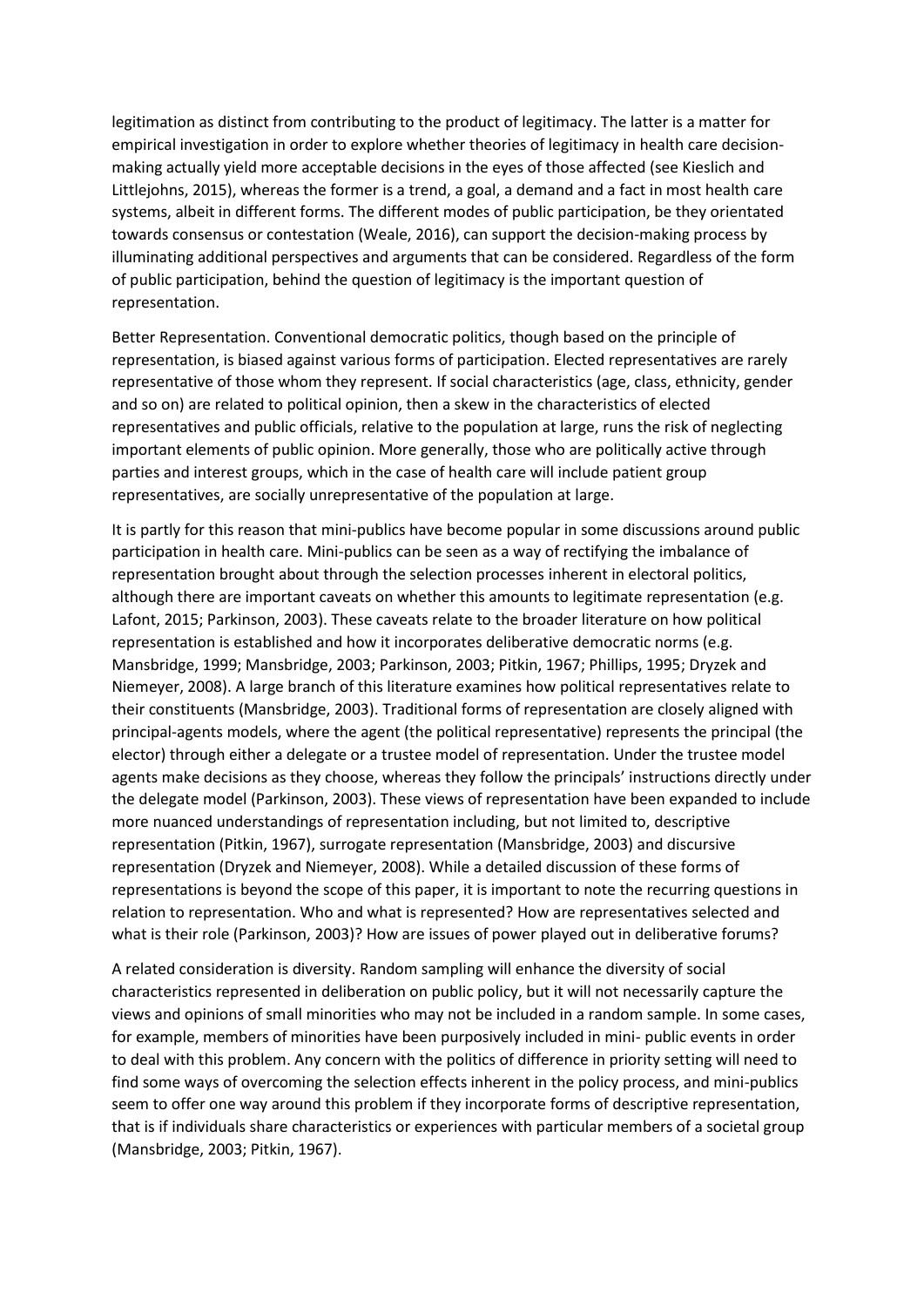The question of diversity is also important because the price mechanism, which is one familiar way of dealing with diversity, is attenuated in the case of health care. For reasons including information asymmetry between physicians and patients the regulation of the market based on price mechanisms that follow demand and supply fails in the case of health care and it has to be modified or suspended and replaced with a collective alternative (Arrow, 1963). However, in restricting the operation of the price mechanism, those providing collectively-based universal health care lose the role of prices as a source of information about strength of patients, consumer and citizen preferences. If citizens are willing to pay for improvements in health care, they may have no way of signalling this fact in a system based upon administratively determined resource allocation. If voice is to stand in for exit in health services, then the question of how representative the voices are becomes important.

The question of the representativeness or otherwise of the voices that are heard in the priority setting process, and the lack of voices that may be missing, has important implications for the justice and fairness of the priorities that are set. An influential account of justice in health care resource allocation stresses the place of 'accountability for reasonableness' (Daniels, 1994; Daniels and Sabin, 2008). This approach assumes that disputes about priority setting cannot be resolved consensually, but they can be resolved procedurally. Provided decision- makers are willing to be open and transparent about their reasoning, offering grounds for their judgement that are public, reasonable and revisable, then resource allocation can be regarded as fair by virtue of meeting those procedural conditions. However, if political participation is unbalanced in representative terms, then the legitimacy of decisions based on procedural norms alone is called into question.

## **Conclusion**

Public participation in priority setting is both a fact and a challenge. It is a fact because through various formal and contestatory routes it exists and plays a role in the way that decisions are made. It is a challenge because we have relatively little empirical evidence as to how it affects the decisions made, whether it "improves" decisions against some specified desirable criteria, and few attempts to assess the extent to which it conforms to democratic norms. This special issue is an attempt to address these issues through comparative cross- country analysis.

The first paper looks at patterns of public participation, and suggests a dynamic in which token formal inclusion leads to more active contestatory action (Slutsky et al., 2016). In the second paper, Kieslich et al. (2016) examine this dynamic through the analysis of decision-making on interventions for the management of Hepatitis C, which has been a controversial priority setting issue in many countries. In a third paper, Weale (2016) focuses on the implications for democratic theory and argues that given the role of routinized contestation in some priority setting contexts, particularly in Latin America, South Korea and South Africa, we should move away from a focus on Habermasinspired ideals of consensus through mini- publics to look at ideas of radical democracy associated with Chantal Mouffe. Finally, Hunter et al. (2016) provide an analysis of the findings' implications for PPI in health priority setting and for the future research agenda.

#### **Acknowledgments**

This work was generously supported by the Brocher Foundation in Geneva, Switzerland, where the workshop on "Improving equitable access to health care through increasing patient and public involvement in prioritisation decisions" was held in November 2015. We thank the Brocher Foundation for hosting and funding this workshop.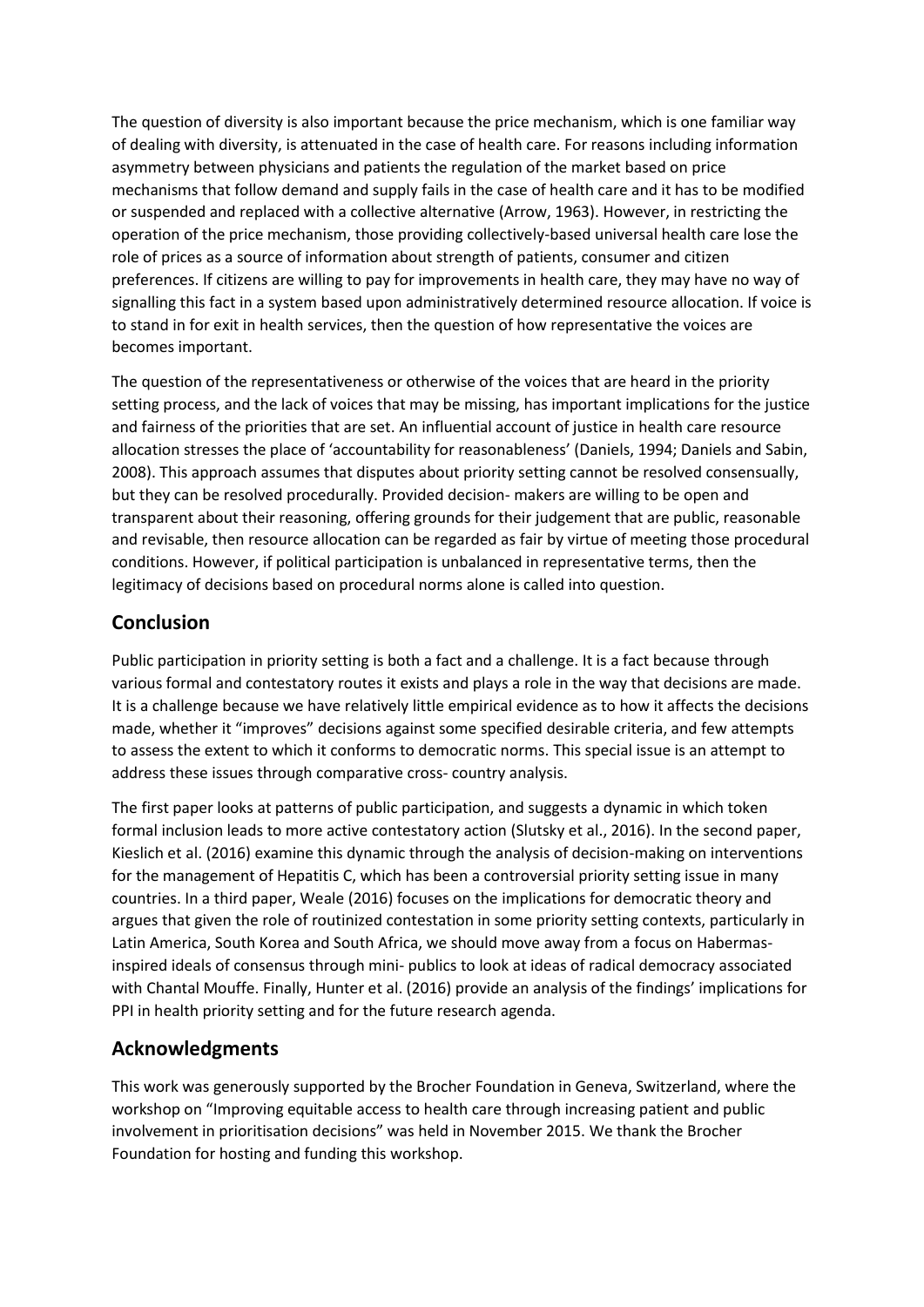Katharina Kieslich and Peter Littlejohns are supported by the National Institute for Health Research (NIHR) Collaboration for Leadership in Applied Health Research and Care (CLAHRC) South London at King's College Hospital NHS Foundation Trust. The views expressed are those of the authors and not necessarily those of the NHS, the NIHR or the Department of Health.

Aviva Tugendhaft is supported by funding to PRICELESS SA from the international Decision Support Initiative (IDSI) through the Bill and Melinda Gates Foundation, grant number 740671.

We are grateful to the reviewers for their comments and suggestions on our manuscript.

#### **References**

Abelson, J., Giacomini, M., Lehoux, P. and Gauvin, FP. (2007), "Bringing 'the public' into health technology assessment and coverage policy decisions: From principles to practice", Health Policy, Vol. 82 No. 1, pp. 37-50.

Abelson, J., Blacksher, E.A., Li, K.K., Boesveld, S.E. and Goold, S.D. (2013), "Public Deliberation in Health Policy and Bioethics: Mapping an Emerging, Interdisciplinary Field", Journal of Public Deliberation, 9: 1, Article 6. Available at: http://www.publicdeliberation.net/jpd/vol9/iss1/art5/.

American Institutes for Research. (2016) "Public Deliberation: Bringing Common Sense to Complex Health Policy Issues", available at: http://www.air.org/resource/public-deliberation- bringingcommon-sense-complex-health-policy-issues (accessed 03 May 2016).

Arrow, K.J. (1963), "Uncertainty and the Welfare Economics of Medical Care", American Economic Review, Vol. 53 No. 5, pp. 941-973.

Burton, P., Whitty, J.A., Kendall, E., Ratcliffe, J., Wilson, A., Littlejohns, P. and Scuffman, P. (2014), "Public Participation: Methods Matter; A response to Boaz et al.", International Journal of Health Policy Management, 3: 355, doi: 10.15171/ijhpm.2014.108.

Cohen, J. (1989), "Deliberation and Democratic Legitimacy", in Hamlin, A. and Pettit, P. (Eds.), The Good Polity: Normative Analysis of the State, Basil Blackwell, Oxford, pp.17-34.

Constitutional Court of South Africa. (1997) "Thiagraj Soobramoney vs Minister of Health (Kwazulu-Natal)", available at: http://www.saflii.org/za/cases/ZACC/1997/17.pdf (03 May 2016).

Daniels, N. and Sabin, J.E. (2008), Setting limits fairly: learning to share resources for health. 2nd Edition, Oxford University Press, Oxford.

Daniels, N. (1994), "Four Unsolved Rationing Problems: A Challenge", The Hastings Center Report, Vol. 24 No. 4, pp. 27-29.

Daniels, N. (2008), Just Health: Meeting Health Needs Fairly, Cambridge University Press, Cambridge.

Dolan, P., Olsen, J.A., Menzel, P. and Richardson, J. (2003), "An inquiry into the different perspectives that can be used when eliciting preferences in health", Health Economics, Vol. 12 No. 7, pp. 545-551.

Dryzek, J.S. and Niemeyer, S. (2008), "Discursive Representation", American Political Science Review, Vol. 102 No. 4, pp. 481-493.

Fishkin, J.S. (1995), The Voice of the People: Public Opinion and Democracy, Yale University Press, New Haven.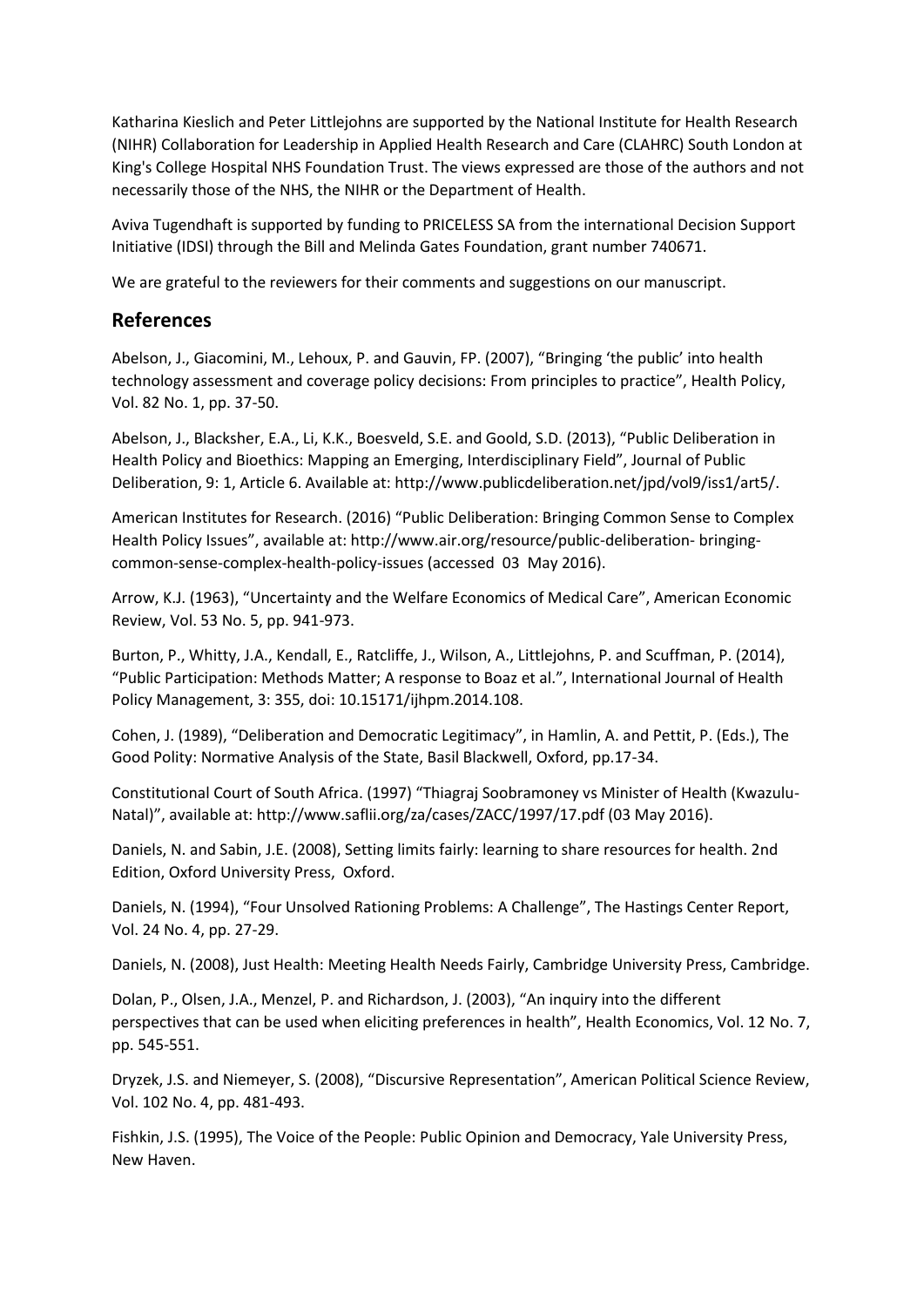Gemeinsamer Bundesausschuss (G-BA). (2016) "Patient involvement", available at: http://www.english.g-ba.de/structure/patient/ (accessed 28 April 2016).

Goodin, R.E. and Dryzek, J.S. (2006), "Deliberative Impacts: The Macro-Political Uptake of Mini-Publics", Politics & Society, Vol. 34 No. 2, pp. 219-244.

Grönlund, K., Bächtiger, A. and Setälä, M. (Eds.). (2014), Deliberative Mini-Publics – Involving Citizens in the Democratic Process, ECPR Press, Colchester.

Guttmann, N. (2007), "Bringing the Mountain to the Public: Dilemmas and Contradictions in the Procedures of Public Deliberation Initiatives That Aim to Get "Ordinary Citizens" to Deliberate Policy Issues", Communication Theory, 17, pp. 411-438.

Guttmann, N., Shalev, C., Kaplan, G., Abulafia, A., Bin-Nun, G., Goffer, R., Ben-Moshe, R., Tal, O., Shani, M. and Boaz, L. (2008) "What Should Be Given Priority – Costly Medications for Relatively Few People or Inexpensive Ones for Many? The Health Parliament Consultation Initiative in Israel", Health Expectations, Vol. 11, pp. 177-188.

Hunter, D.J., Kieslich, K., Staniszewska, S., Tumilty, E., Weale, A. and Williams, I. (2016), "Public Involvement in Health Priority Setting: Future Challenges for Policy, Research and Society", Journal of Health Organization and Management, This issue.

Kieslich, K. (2015), "Paradigms in Operation: Pharmaceutical Benefit Assessments in England and Germany", PhD thesis, available at http://discovery.ucl.ac.uk/1463556/1/PhD\_Thesis\_K\_Kieslich\_17.03.2015.pdf (accessed 28

April 2016).

Kieslich, K., Ahn, J., Badano, G., Chalkidou, K., Cubillos, L., Hauegen, RC., Krubiner, C., Littlejohns, P., Lu, L., Pearson, S., Rid, A., Whitty, JA, Wilson, J. (2016), "New Antivirals for Hepatitis C: A Case for Stronger Public Involvement in Health Coverage Decisions?", Journal of Health Organization and Management, This issue.

Kieslich, K. and Littlejohns, P. (2015), "Does accountability for reasonableness work? A protocol for a mixed methods study using an audit tool to evaluate the decision-making of clinical commissioning groups in England", BMJ Open, doi:10.1136/bmjopen-2015-007908.

Lafont, C. (2015), "Deliberation, Participation and Democratic Legitimacy: Should Deliberative Minipublics shape Public Policy?", The Journal of Political Philosophy, Vol. 23 No. 1, pp. 40-63.

Landwehr, C. (2009) "Democratic and technocratic policy deliberation", Critical Policy Studies, Vol. 3 Nos. 3-4, pp. 434-439.

Lasswell, H.D. (1936), Politics: Who gets what, when, how, Whittlesey House, New York.

Littlejohns, P. and Rawlins, M. (Eds.) (2009), Patients, the Public and Priorities in Healthcare, Radcliffe Publishing, Oxford and New York.

Lomas, J. (1997), "Reluctant Rationers: Public Input to Health Care Priorities", Journal of Health Services Research and Policy, Vol. 2 No. 2, pp. 103-11.

Mansbridge, J. (1999), "Should Blacks Represent Blacks and Women Represent Women? A Contingent "Yes", The Journal of Politics, Vol. 61 No. 3, pp. 628-657.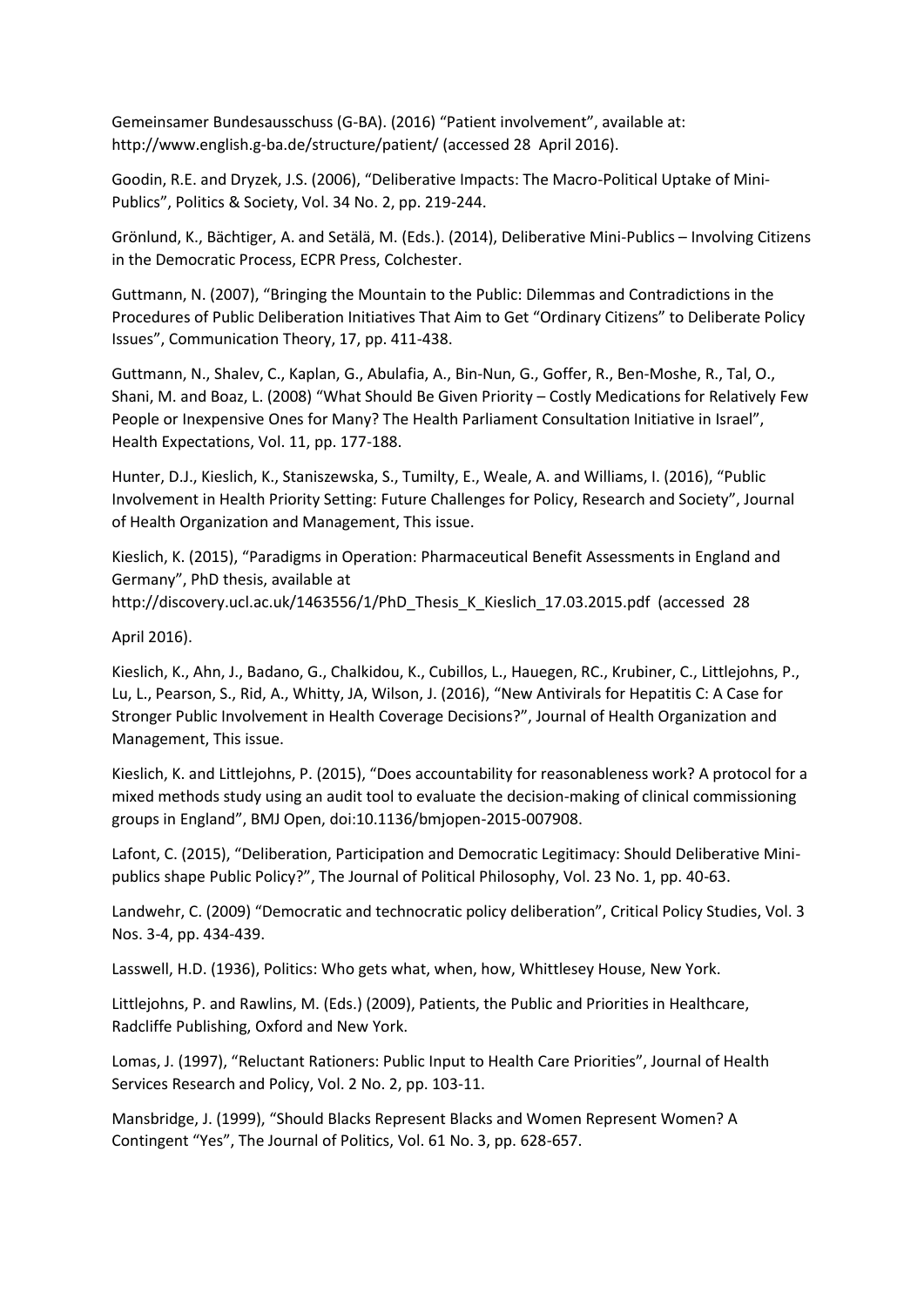Mansbridge, J. (2003), "Rethinking Representation", American Political Science Review, Vol. 97, No. 4, pp. 515-528.

McIver, S. (1998), Healthy Debate?, The King's Fund, London.

Mitton, C., Smith, N., Peacock, S., Evoy, B. and Abelson, J. (2009), "Public participation in health care priority setting: A scoping review", Health Policy, Vol. 91 No. 3, pp. 219-228.

NICE Citizen Council. (2003) "NICE Citizen Council Report on Age", available at: https://www.nice.org.uk/Media/Default/Get-involved/Citizens- Council/Reports/CCReport02Age.pdf (accessed 05 March 2016).

NICE Citizen Council. (2011) "How should NICE assess future costs and health benefits?", available at: https://www.nice.org.uk/Media/Default/Get-involved/Citizens-

Council/Reports/CCReport15Discounting.pdf (accessed 05 March 2016).

Niemeyer, S. (2011), "The Emancipatory Effect of Deliberation: Empirical Lessons from Mini-Publics", Politics & Society, Vol. 39 No. 1, pp. 103-140.

Niemeyer, S. (2014), "Scaling up deliberation to mass publics: Harnessing Mini-Publics in a Deliberative System", in Grönlund, K., Bächtiger, A. and Setälä, M. (Eds.), Deliberative Mini-Publics – Involving Citizens in the Democratic Process, ECPR Press, Colchester, pp. 177-203.

Oliver, A., Mossialos, E. and Robinson, R. (2004), "Health technology assessment and its influence on health-care priority setting", International Journal of Technology Assessment in Health Care, Vol. 20 No. 1, pp. 1-10.

Park, A., Jowell, R. and McPherson, S. (1998) The Future of the National Health Service: Results from a Deliberative Poll. London: Social and Community Planning Research. available at: http://citeseerx.ist.psu.edu/viewdoc/download;jsessionid=75775E40EEA7EA8FB438DCC34 36976BA?doi=10.1.1.176.6478&rep=rep1&type=pdf (accessed 30 March 2016).

Parkinson, J. (2003), "Legitimacy Problems in Deliberative Democracy", Political Studies, Vol. 51, pp. 180-196.

Parkinson, J. (2006), Deliberating in the Real World: Problems of Legitimacy in Deliberative Democracy, Oxford University Press, Oxford.

Parry, G., Moyser, G. and Day, N. (1992), Political Participation and Democracy in Britain, Cambridge University Press, Cambridge.

Phillips, A. (1995), The Politics of Presence, Clarendon Press, Oxford.

Pitkin, H.F. (1967), The Concept of Representation, University of California Press, Berkeley.

Ryan, M. and Smith, G. (2014), "Defining Mini-Publics", in Grönlund, K., Bächtiger, A. and Setälä, M. (Eds.), Deliberative Mini-Publics – Involving Citizens in the Democratic Process, ECPR Press, Colchester, pp. 9-27.

Slutsky, J., Tumilty, E., Max, C., Lu, L., Tantivess, S., Hauegen, RC., Whitty, JA, Weale, A., Pearson, S., Tugendhaft, A., Wang, H., Staniszewska, S., Weerasuriya, K., Ahn, J. and Cubillos, L. (2016), "Patterns of Public Participation: Opportunity Structures and Mobilization from a Cross-National Perspective", Journal of Health Organization and Management, This issue.